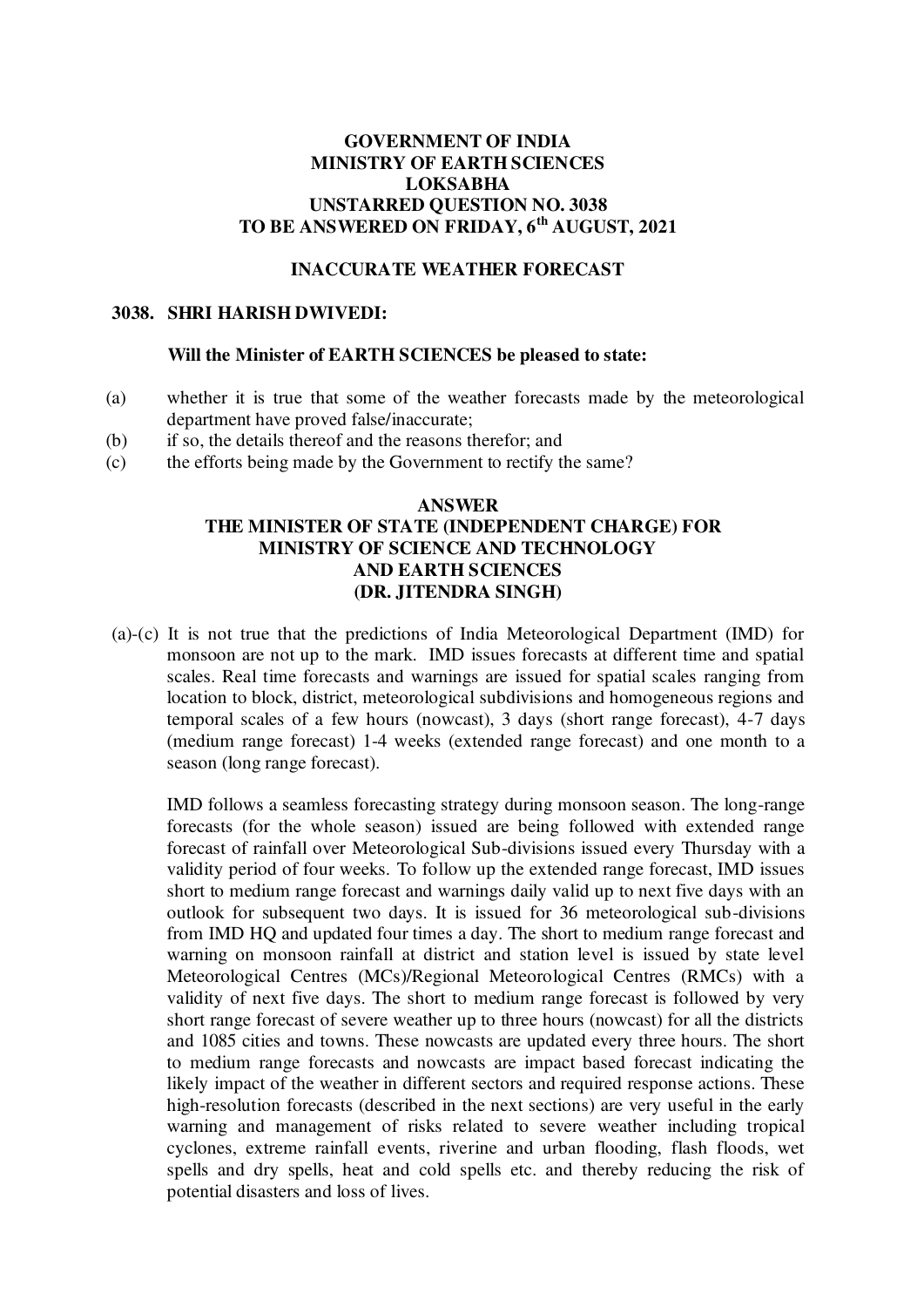During the past few years, IMD has been continuously improving weather prediction services in terms of accuracy, lead time and associated impact. There have been significant improvements in forecasting accuracy with respect to severe weather events including tropical cyclones, heavy rainfall, fog, heat wave, cold wave, thunderstorm. In general, there has been 20 to 40 percent improvement in forecast accuracy of severe weather events in recent five years (2016-2020) as compared to previous five years (2011-15). Also there is vast improvement in the forecast skill for heavy rainfall during monsoon season in recent times. The forecast skill in heavy rainfall forecasts during 2020 as compared to that for the period of 2002-2019 is shown in Fig.-1.



From the Figure it is evident that the percentage of improvements are 22%, 54%, 56% and 51% with respect to False Alarm Rate (FAR), Missing Rate (MR), Probability of Detection (PoD) and Critical Success Index (CCI) respectively during 2020 as compared to the skill of forecast for the period of 2002-2019.

However, weather prediction using the numerical model guidance may fail very occasionally. Efforts are continuously made to enhance the level of efficiency of the forecasting systems and to improve skill of weather forecast. Recognizing the need for improving monsoon prediction capabilities in the country further in a systematic and timely manner, MoES had launched the Monsoon Mission. The first phase of the mission was implemented during 2012-2017 and the second phase which started in 2017 is underway. Through this mission, India also augmented its capability of High-Performance Computing (HPC), which is close to 10 petaflops now which has now become backbone of the monsoon research and operational services in the country. The Monsoon Mission has helped in the significant improvement of monsoon forecasts in all time scales, right from short-range to seasonal. India is now proud of having one of the best weather and climate prediction systems for generating real time forecasts and warnings. The second phase of the mission also focuses on applications and prediction of extreme weather. IMD has implemented a new strategy for issuing monthly and seasonal operational forecasts for the southwest monsoon rainfall over the country by modifying the existing two stage forecasting strategy. The new strategy uses the existing statistical forecasting system to generate